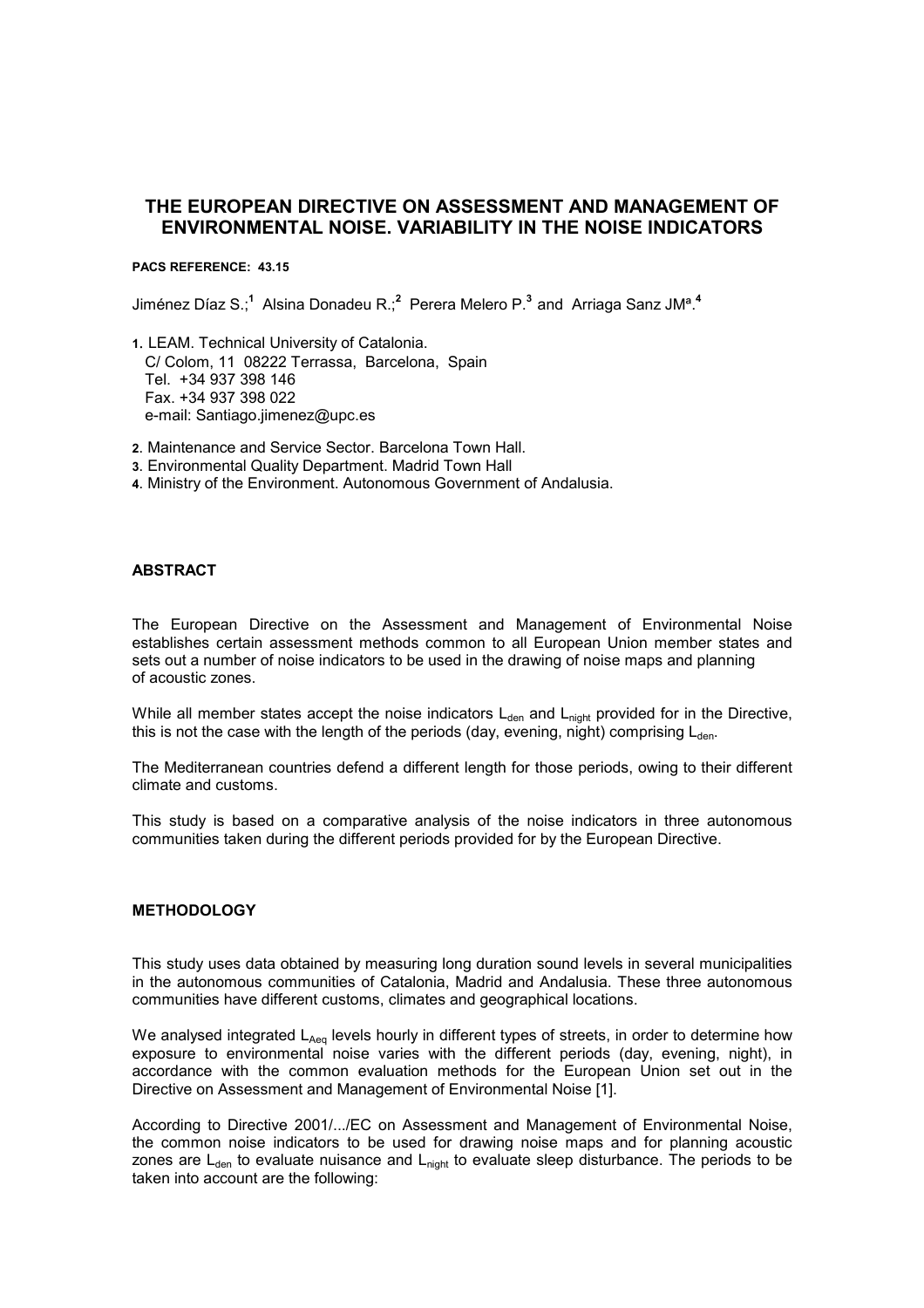For the conventional  $L_{dn}$  indicator:

Day (15 hours) between 7:00 a.m. and 10:00 p.m. Night (9 hours) between 10:00 p.m. and 7:00 a.m.

$$
L_{dn} = 10 \lg \frac{1}{24} \left( 15 \cdot 10^{\frac{L_{day}}{10}} + 9 \cdot 10^{\frac{L_{night} + 10}{10}} \right)
$$

For the  $L_{den}$  indicator adopted by the Mediterranean countries:

Day (14 hours) between 7:00 a.m. and 9:00 p.m. Evening (2 hours) between 9:00 p.m. and 11:00 p.m. Night (8 hours) between 11:00 p.m. and 7:00 a.m.

$$
L_{den} = 10 \lg \frac{1}{24} \left( 14 \cdot 10^{\frac{L_{day}}{10}} + 2 \cdot 10^{\frac{L_{evening} + 5}{10}} + 8 \cdot 10^{\frac{L_{night} + 10}{10}} \right)
$$

For the  $L_{den}$  indicator used by Northern European countries:

Day (12 hours) between 7:00 a.m. and 9:00 p.m. Evening (4 hours) between 7:00 p.m. and 11:00 p.m. Night (8) hours between 11:00 p.m. and 7:00 a.m.

$$
L_{den} = 10 \lg \frac{1}{24} \left( 12 \cdot 10^{\frac{L_{day}}{10}} + 4 \cdot 10^{\frac{L_{evening} + 5}{10}} + 8 \cdot 10^{\frac{L_{night} + 10}{10}} \right)
$$

| <b>HORA</b>    |                | L <sub>DN</sub> | $L_{DEN}$ (2h) | $L_{\overline{\textrm{DEN}}}(4h)$ |
|----------------|----------------|-----------------|----------------|-----------------------------------|
| $\overline{7}$ | 8              | 69,9            | 69,9           | 69,9                              |
| 8              | 9              | 70,7            | 70,7           | 70,7                              |
| 9              | 10             | 72,3            | 72,3           | 72,3                              |
| 10             | 11             | 73,1            | 73,1           | 73,1                              |
| 11             | 12             | 72,0            | 72,0           | 72,0                              |
| 12             | 13             | 72,0            | 72,0           | 72,0                              |
| 13             | 14             | 71,3            | 71,3           | 71,3                              |
| 14             | 15             | 72,5            | 72,5           | 72,5                              |
| 15             | 16             | 71,2            | 71,2           | 71,2                              |
| 16             | 17             | 70,8            | 70,8           | 70,8                              |
| 17             | 18             | 70,2            | 70,2           | 70,2                              |
| 18             | 19             | 71,7            | 71,7           | 71,7                              |
| 19             | 20             | 72,0            | 72,0           | 72,0                              |
| 20             | 21             | 70,9            | 70,9           | 70,9                              |
| 21             | 22             | 70,8            | 70,8           | 70,8                              |
| 22             | 23             | 69,4            | 69,4           | 69,4                              |
| 23             | $\bf{0}$       | 67,9            | 67,9           | 67,9                              |
| $\bf{0}$       | 1              | 65,1            | 65,1           | 65,1                              |
| 1              | $\overline{2}$ | 66,1            | 66,1           | 66,1                              |
| $\overline{2}$ | 3              | 61,6            | 61,6           | 61,6                              |
| 3              | 4              | 62,3            | 62,3           | 62,3                              |
| 4              | 5              | 59,8            | 59,8           | 59,8                              |
| 5              | 6              | 59,1            | 59,1           | 59,1                              |
| 6              | $\overline{7}$ | 61,7            | 61,7           | 61,7                              |
|                |                | 73,3            | 73,1           | 73,5                              |

Table 1. Noise indicators for the different periods. Pink shows daytime levels, green shows evening levels and blue shows night-time levels.

Table 1 illustrates the equivalent levels for a full day, shown hourly, as well as the overall noise indicators for the different periods (day, evening, night) for a specific street, obtained through application of the equations for  $L_{dn}$  and  $L_{den}$  shown alongside. [2]

### **RESULTS**

The sound levels obtained in the three autonomous communities mentioned above were used to calculate the overall nuisance indicators:  $L_{dn}$  (day-night noise indicator),  $L_{den}$  (day-eveningnight noise indicator with a two-hour evening period), L<sub>den</sub> (day-evening-night noise indicator with a four-hour evening period), and L<sub>night</sub> (night-time noise indicator) [3], in order to compare results and to rate the effect of the 5 and 10 dBA penalisations introduced by these new indicators for the evening and night-time periods respectively.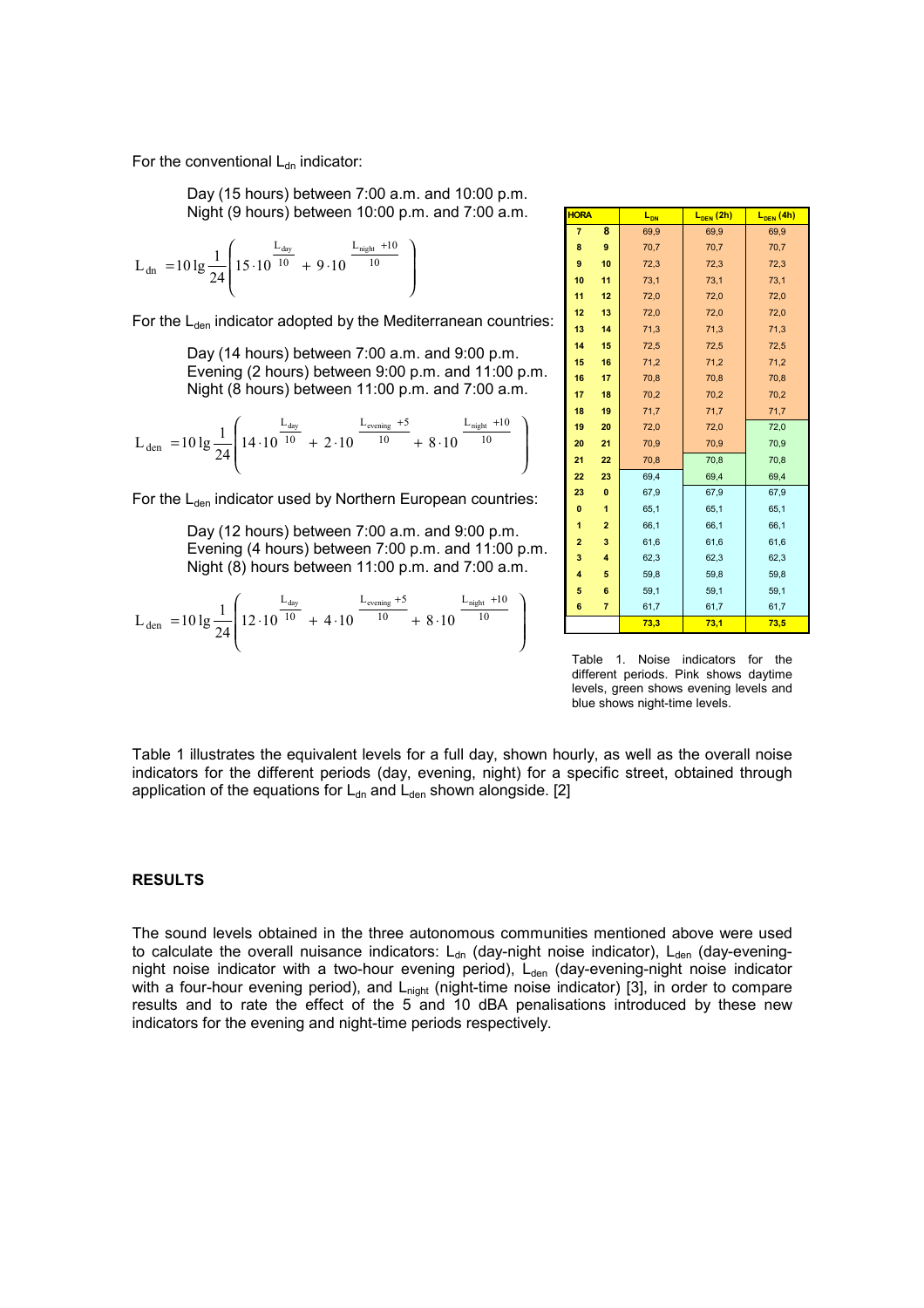| <b>Autonomou</b> | <b>Type</b><br><b>street</b> | <b>Noise indicators</b>                     |                                             |                             |
|------------------|------------------------------|---------------------------------------------|---------------------------------------------|-----------------------------|
| <b>Communit</b>  |                              | $L_{_{\text{dn}}}$ - $L_{_{\text{den}}}$ 2h | $L_{_{\text{dn}}}$ - $L_{_{\text{den}}}$ 4h | $L_{den}$ 2h - $L_{den}$ 4h |
| <b>CATALONIA</b> |                              | 0,2                                         | $-0,2$                                      | $-0,4$                      |
| <b>MADRID</b>    |                              | 0,2                                         | $-0,2$                                      | $-0,4$                      |
| <b>ANDALUSIA</b> | <b>DISTRIBUTION</b>          | 0,2                                         | $-0,2$                                      | $-0.5$                      |
|                  |                              | 0,2                                         | $-0,2$                                      | $-0,5$                      |
| <b>CATALONIA</b> |                              | 0,2                                         | $-0,2$                                      | $-0,4$                      |
| <b>MADRID</b>    | <b>ACCESS</b>                | 0,2                                         | $-0,1$                                      | $-0,4$                      |
| <b>ANDALUSIA</b> |                              | 0,2                                         | 0,0                                         | $-0,3$                      |
|                  |                              | 0,2                                         | $-0,1$                                      | $-0,3$                      |
| <b>CATALONIA</b> |                              | 0,2                                         | $-0.3$                                      | $-0.5$                      |
| <b>MADRID</b>    | <b>OTHER</b>                 | 0,2                                         | $-0,2$                                      | $-0,4$                      |
| <b>ANDALUSIA</b> |                              | 0,3                                         | 0,0                                         | $-0.3$                      |
|                  |                              | 0,2                                         | $-0,2$                                      | $-0.4$                      |

Table 2. Variation of different noise indicators for different periods.

Table 2 shows the results obtained from a comprehensive sample including all the variables involved. The Table shows the average differences obtained for the noise indicators depending on the type of street and for the different autonomous communities.

The types of streets are divided into three groups:

Access roads: roads leading into the city.

Distribution roads: trunk roads distributing traffic to different zones.

Other streets: all other streets in the urban grid.

First, we compared the conventional  $L_{dn}$  indicator to  $L_{den}$  (taking the 2-hour evening noise indicator), which will be adopted by the Mediterranean countries. The differences observed show that, taking (two-hour L<sub>evening</sub>), L<sub>den</sub> for the sample analysed is 0.2 dBA lower for the types of streets and the communities studied, although this variation is not significant.

The result for  $L_{den}$  in comparison with  $L_{dn}$ , taking (four-hour  $L_{evening}$ ) for the cases studied, is around **0.2 dBA** higher. This difference is not significant either.

However, the difference found between  $L_{den}$  (taking the evening noise indicator of 2 or 4 hours) is between **0.3 and 0.5 dBA** higher for  $L_{den}$  (with four-hour  $L_{evening}$ ).

Figure 1 shows the changes in  $L_{Aeq}$  for a normal street, and the acoustic behaviour confirms the results obtained. It is interesting to note that during the period between 7:00 p.m. and 9:00 p.m. the sound level is still high and begins to drop off after 9:00 p.m.



Figure 1. Acoustic profile of a street confirming the results obtained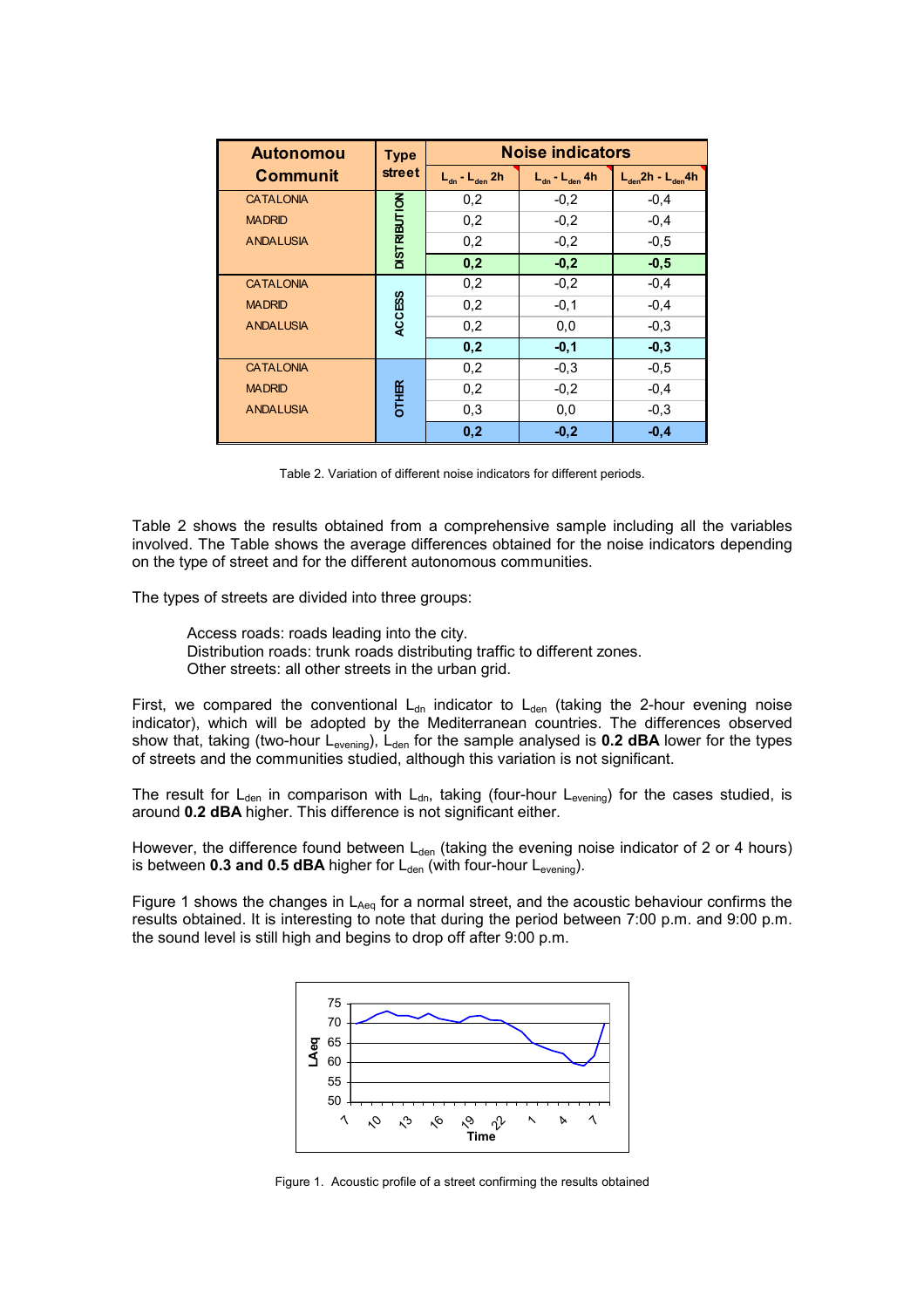Table 3 gives the results obtained from analysis of  $L<sub>nicht</sub>$  (night-time noise indicators). We note that the indicator provided for in the European Directive taking an eight-hour night is, on average, between **0.6 and 0.7 dBA** lower than the conventional indicator taking a nine-hour night.

| <b>Autonomous</b> | <b>Type</b>         | <b>Noise indicators</b> |  |
|-------------------|---------------------|-------------------------|--|
| Communities       | <b>street</b>       | $L_n$ 9h - $L_n$ 8h     |  |
| <b>CATALONIA</b>  |                     | 0,6                     |  |
| <b>MADRID</b>     |                     | 0,7                     |  |
| <b>ANDALUSIA</b>  | <b>DISTRIBUTION</b> | 0,7                     |  |
|                   |                     | 0,7                     |  |
| <b>CATALONIA</b>  |                     | 0,5                     |  |
| <b>MADRID</b>     | <b>ACCESS</b>       | 0,5                     |  |
| <b>ANDALUSIA</b>  |                     | 0,4                     |  |
|                   |                     | 0,4                     |  |
| <b>CATALONIA</b>  |                     | 0,5                     |  |
| <b>MADRID</b>     | <b>OTHER</b>        | 0,6                     |  |
| <b>ANDALUSIA</b>  |                     | 0,6                     |  |
|                   |                     | 0,6                     |  |

Table 3. Analysis of the night-time noise indicators.

Another important aspect to be taken into account is the difference between the sound level for the day-time period L<sub>d</sub> and that for the night-time period L<sub>n</sub>. As a rule, it is estimated that L<sub>n</sub> is L<sub>d</sub> -10, i.e. that the noise level drops at night by approximately 10 dBA.

While this change in sound levels possibly occurred in 1972, when the American Environmental Protection Agency adopted the indicator  $L_{dn}$ , this is not the case at present. The drop in sound level from day to night depending on the type of street studied.

In the investigations realized by the Acoustic Engineering Laboratory among different Catalonian cities, the drops in sound observed in 24 hours measurements are as follows:

- Access roads **3 and 4 dBA**
- Distribution roads **3 and 6 dBA**
- Residential streets **7 and 8 dBA**

Figure 2 shows the acoustic profile of a street with a drop of 10 dBA between the daytime level  $L_d$  and the night-time level  $L_n$ . This acoustic behaviour is found nowadays only in streets with no night-time traffic or in areas where activity decreases considerably.



Figure 2. Acoustic profile of a street with a drop of 10 dBA between  $L_d$  and  $L_n$ .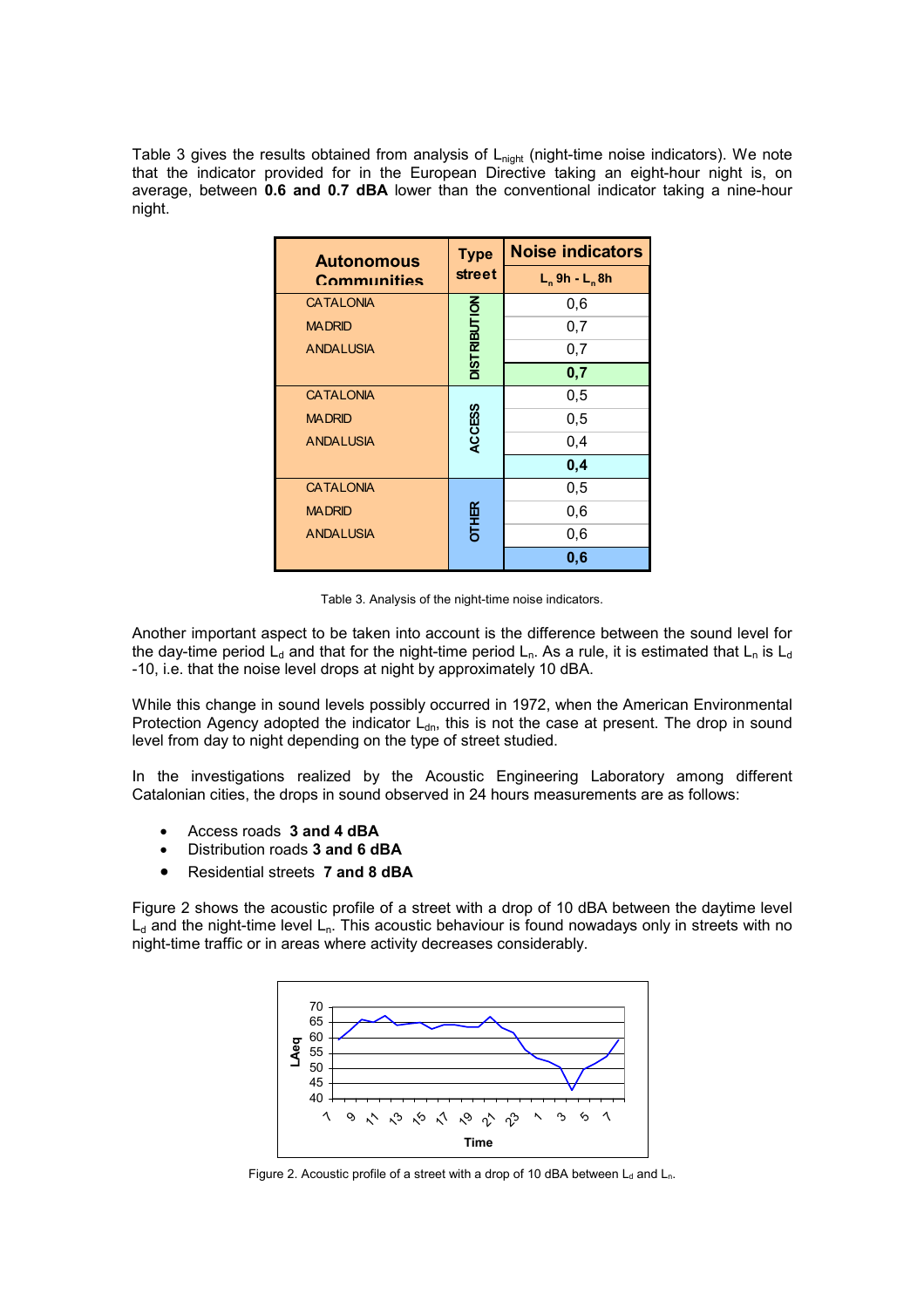Just the opposite occurs in streets or areas with a high concentration of leisure activities during the night (amusement parks, tourist towns, areas with music bars and discotheques), where the drop between the daytime and night-time sound levels is negative [4]. Figure 3 shows the acoustic profile of a leisure zone where the night-time level  $L_n$  is higher than the daytime level by 14 dBA.



Figure 3. Acoustic profile of a street with leisure activities, where  $L_d$  -  $L_n$  = -14 dBA

## **CONCLUSIONS**

- The difference observed between the noise indicators provided for in the European Directive,  $L_{den}$  with (two-hour  $L_{even}$ ) and  $L_{den}$  with (four-hour  $L_{even}$ ) and the conventional  $L_{dn}$  is  $\pm$  0.2 dBA respectively.
- Comparison of the two L<sub>den</sub> indicators gives a level that is **0.5 dBA** higher for the one with the longer evening period.
- The drops observed between daytime and night-time sound levels are:

Access roads **3 and 4 dBA**  Distribution roads **3 and 6 dBA**  Residential streets **7 and 8 dBA**

An important factor to be taken into account for drawing night-time acoustic maps.

The results show that variations in noise indicators between the three autonomous communities are minimal, in spite of their different customs, climates and geographical locations.